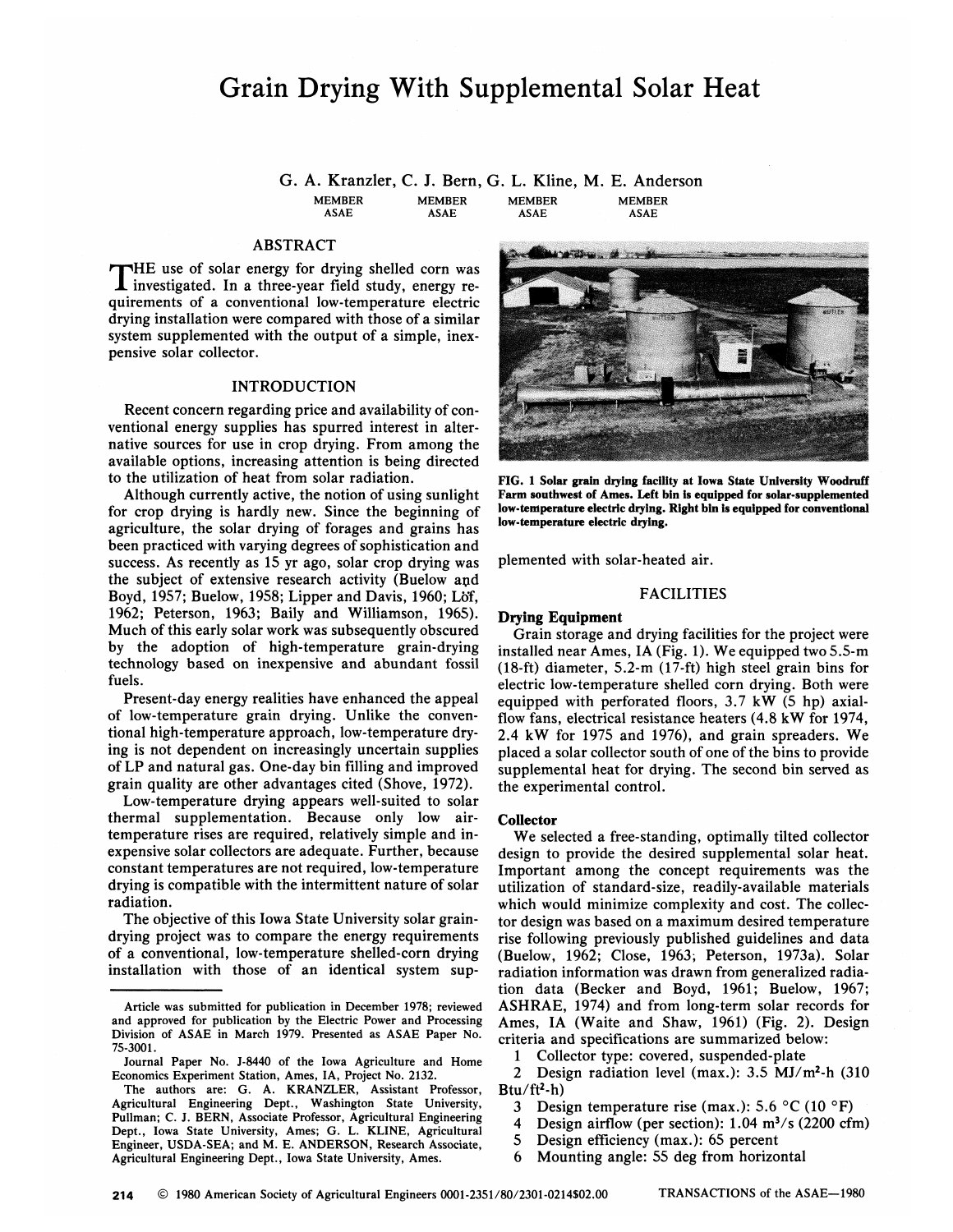

**FIG. 2 Typical annual radiation curve for Ames, IA, horizontal surface. Drying periods employed in the study are indicated.** 

7 Absorber surface area:  $23.2 \text{ m}^2$  (250 ft<sup>2</sup>)

8 Cross-sectional area:  $0.21 \text{ m}^2$  ( $2.3 \text{ ft}^2$ )

9 Cost for material: \$150

The collector was constructed from 9.5-mm (3/8-in.) exterior plywood, dimension lumber, and 0.15-mm (6-mil) polyethylene plastic film (Fig. 3). The collector was fabricated in two sections, each 1.22 m (4 ft) wide and 9.75 m (32 ft) long. Black polyethylene was stretched over each trough-like section to provide a suspendedplate absorbing surface and form a lower air duct. A clear polyethylene cover was supported on arched wooden ribs and 15- by 15-mm (6- by 6-in.) concrete reinforcing screen made of 3-mm (1/8-in.) steel wire. This cover enclosed the upper air passage.

Because clear polyethylene is relatively transparent to long-wave reradiation from the absorber surface, it affords little of the "greenhouse effect'' sometimes attributed to glass collector covers (Briston, 1974). We included the cover to reduce convective losses, particularly under windy ambient conditions. No insulation was applied to the back of the collector in view of the modest thermal gradients associated with a 5.6  $^{\circ}$ C (10  $^{\circ}$ F) maximum temperature rise.

Support frames were constructed and aligned on an east-west axis to provide south-facing collector mounts. The two collector sections were ducted to the dryer fan intake by means of a plywood junction box. In operation, drying air was drawn in at the ends of the collector and through the airspace on either side of the suspended ab-



**FIG. 3 Collector detail.** 

sorber film to the centrally located fan intake. A hinged inlet panel on the box front permitted the collector to be by-passed when desired.

## **Instrumentation**

We provided thermocouples and a multipoint chart recorder to record ambient, collector, and transition air temperatures. Temperatures within the grain mass were monitored with thermocouples and a manual readout meter.

Watthour meters were installed to record energy consumed by the heaters and fans. A time clock permitted automatic cycling of the solar bin heater. We recorded the solar radiation using a dome solarimeter tilted at the collector angle.

## PROCEDURE

#### **Loading**

Each year bins were loaded over a period of not more than 2 days, commencing on the starting date listed in Table 1. The corn was not cleaned prior to loading in the bins. Average initial moisture contents are listed in Table 1 for each year.

|                                                                          | Solar bin   |             |                | Control bin |             |             |
|--------------------------------------------------------------------------|-------------|-------------|----------------|-------------|-------------|-------------|
|                                                                          | 1974        | 1975        | 1976           | 1974        | 1975        | 1976        |
| Grain quantity, t drymatter (bu*)                                        | 70.2 (3265) | 74.2 (3450) | 66.9 (3109)    | 68.8 (3199) | 73.3 (3407) | 64.3 (2989) |
| Average initial moisture content.<br>$%$ w, b,                           | 19.8        | 18.1        | $23.0^{\circ}$ | 19.9        | 18.2        | 24.3        |
| Average final moisture content, %<br>w.b.                                | 14.4        | 14.4        | 13.3           | 14.0        | 14.3        | 13.4        |
| Starting date                                                            | Nov. 25     | Oct. 25     | Oct. 6         | Nov. 25     | Oct. 25     | Oct. 6      |
| Drying period, days                                                      | 44<br>44    | 24<br>24    | 33<br>33       | 44<br>44    | 23<br>23    | 35<br>35    |
| Airflow rate, $m^3/s$ <sup>t</sup> dry matter<br>(cfm/bu)                | 0.028(1.3)  | 0.023(1.0)  | 0.030(1.4)     | 0.030(1.4)  | 0.023(1.0)  | 0.032(1.5)  |
| kWh used by fan and heater                                               | 8783        | 4475        | 6097           | 11,399      | 5369        | 7241        |
| $kWh/t$ dry matter $\cdot$ % point<br>$(kWh/bu \cdot % point)$           | 23 (0.50)   | 16(0.35)    | 9.4(0.20)      | 28 (0.60)   | 19 (0.40)   | 10.3(0.22)  |
| Electrical energy cost for drying+<br>$\frac{1}{2}$ /t dry matter (c/bu) | 4.00(8.6)   | 1.93(4.2)   | 2.92(6.3)      | 5.30(11)    | 2.34(5.0)   | 3,60(7,8)   |

**TABLE 1. COMPARATIVE DRYING RESULTS** 

\* 1 BU = 47.32 LB Dry Matter

t Electrical energy cost:  $3.24/kWh$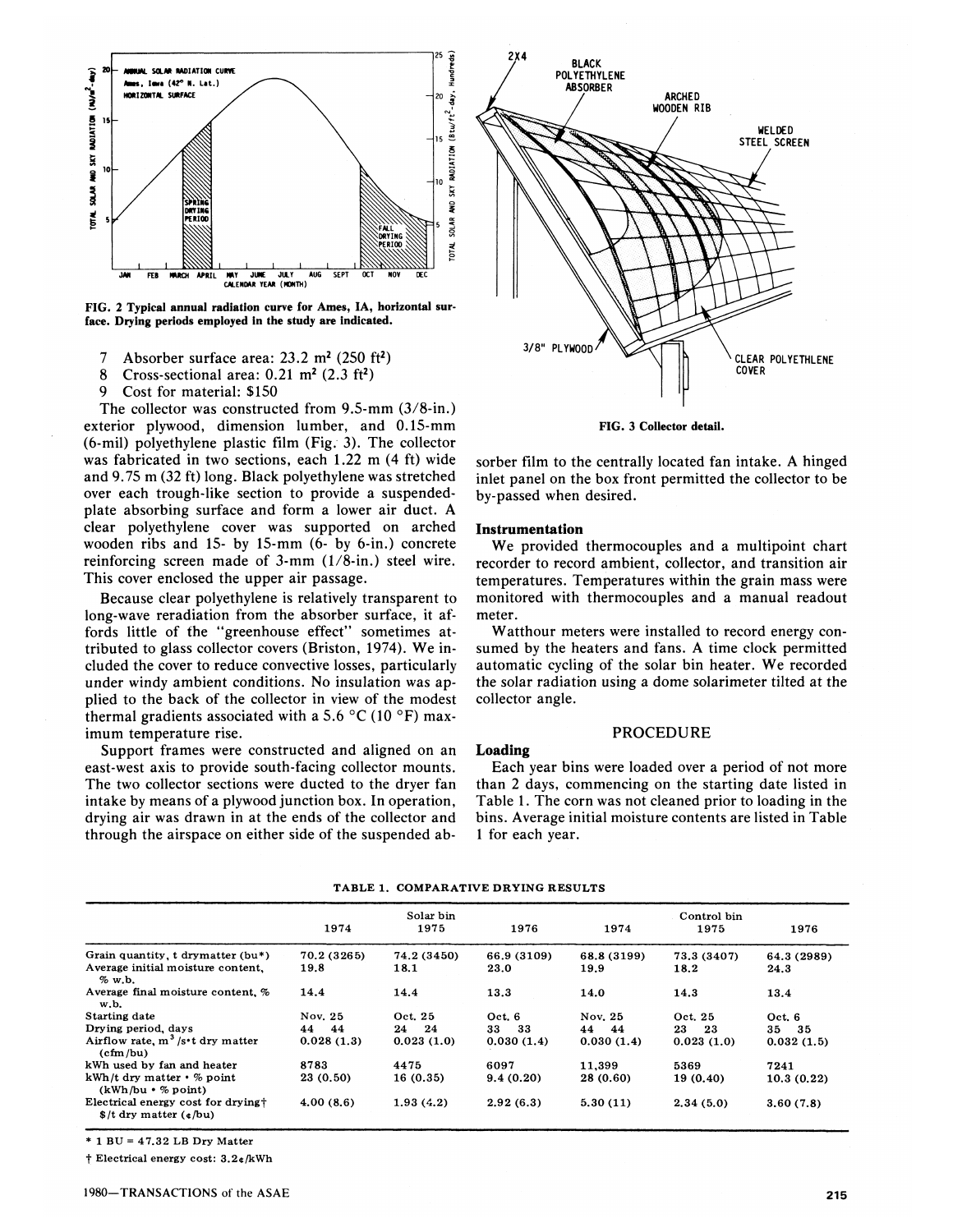

**FIG. 4 Daytime collector air temperature rise and solar radiation received by collector.** 

# **Drying**

After analysis of long-term weather data we adopted the following management schedule:

|                                            | Operation of<br>solar bin | Operation of<br>control bin |  |
|--------------------------------------------|---------------------------|-----------------------------|--|
| Dryer fan, 3.7 kW<br>$(5$ HP $)$           | Continuous                | Continuous                  |  |
| Heater (4.9 kW 1974,<br>2.4 kW 1975, 1976) | 7 pm to 7 am              | Continuous                  |  |
| Solar collector                            | Continuous                |                             |  |

Drying was continued until corn at the top of the bin reached a moisture content of 15 percent. This occurred during November in 1975 and 1976. In 1974, drying was halted December 19 because of unfavorable daily weather conditions. From December 30 to March 18, 1975, we operated the drying fans 2 h daily to maintain grain quality. Drying was resumed March 19 and completed in both bins April 22, 1975.

## RESULTS AND DISCUSSION

## **Collector**

Collector performance compared favorably with that predicted from the design criteria. Fig. 4 shows a typical temperature-rise curve for a bright, sunny day, together with a curve of the radiation incident on the inclined collector surface. The maximum temperature rise is about 5.6 °C (10 °F). The maximum efficiency approaches 67 percent at solar noon. Average daytime efficiency exceeds 40 percent. Note that the temperature rise maximum lags slightly behind the insolation peak, indicating a "sink-source" heat exchange between the collector body and the air.

An extra 0.6 to 1.1  $\mathrm{^{\circ}C}$  (1 to 2  $\mathrm{^{\circ}F}$ ) rise was observed on days when a reflective, snow ground cover coincided with bright sunlight. The maximum temperature rise recorded was  $6.1 \degree$ C $(11 \degree$ F).

The effect of long-wave radiation from the collector was noted during cloud-free nights. This loss produced a negative collector temperature change of 0.56  $^{\circ}$ C (1  $^{\circ}$ F).

Table 2 shows average temperature rises of the drying air stream on each bin during the 1974 drying season. The average temperature rise attributable to the solar collector was 0.61  $\degree$ C (1.1  $\degree$ F) for the entire drying period. The average total temperature rise for the solar bin is 0.3  $\degree$ C (0.6  $\degree$ F) lower than that of the control bin. The difference in the electric heater contribution between the two bins is due to the difference in the

**TABLE 2. AVERAGE TEMPERATURE RISES OF DRYING AIR STREAM (1974 DRYING SEASON)** 

|                                               | Solar bin | Control bin |     |       |
|-----------------------------------------------|-----------|-------------|-----|-------|
| Electric heater, $^{\circ}$ C ( $^{\circ}$ F) | 0.98      | (1.8)       | 1.9 | (3.5) |
| Motor and fan, $^{\circ}$ C ( $^{\circ}$ F)   | 1.4       | (2.5)       | 1.4 | (2.5) |
| Solar collector, $^{\circ}$ C ( $^{\circ}$ F) | 0.61      | (1.1)       |     |       |
| Total, $^{\circ}$ C ( $^{\circ}$ F)           | 3.0       | (5.4)       | 3.3 | (6.0) |

operating schedule.

Airflow through each section of the collector was approximately  $0.99 \text{ m}^3/\text{s}$  (2100 cfm), based on static pressure measurements and the fan characteristics. The static pressure drop through the collector was 100 Pa (0.4 in. water). This restriction caused a flow reduction of about  $0.17 \text{ m}^3/\text{s}$  (350 cfm) in each collector section.

Outdoor exposure from November 1974 through April 1975 caused no significant deterioration of the collector. Before drying was resumed in mid-March, the transparency of the clear plastic covering was evaluated. Radiation attenuation through the cover was compared with that of new film. A transmission reduction of 3 to 4 percent was measured. We judged this degree of clouding insufficient to warrant replacement. Continued exposure into May produced accelerated transparency degradation. Cover and absorber surfaces had to be replaced prior to the 1975 drying season, and again prior to the 1976 drying season.

At the end of the 3-yr field study, the collector structure was still usable and with continued annual cover and absorber surface replacement, we estimated its life at two more years.

## **Drying Results**

Corn was unloaded from the bins at the average final moisture contents listed in Table 1. All grain was unloaded in excellent condition. The average final grain moisture content may be lower than desirable for some uses. This overdrying occurred before the top layer of corn reached the 15 percent moisture content shut down point.

The solar collector replaced 2616, 894, and 1144 kWh of electrical energy during the 1974, 1975, and 1976 drying seasons, respectively. This averages to 19 percent of the total electrical energy required by the control bin. Over the 3-yr test period, 4654 kWh of electrical energy, having a value of \$149\* was replaced.

The original cost for materials was \$150. Materials for collector maintenance required during the 3-yr study came to \$60, for a total cost of \$210. Projecting material costs and energy savings to the end of the 5-yr collector life, we estimate a total energy savings of 7757 kWh (worth about \$248) and a total materials cost of about \$270.

# CONCLUSIONS

1 Solar heat can be successfully used as a supplement to electrical resistance heat with a low-temperature drying system which adds heat to the air in addition to the heat supplied by the dryer fan and motor.

2 Under conditions similar to those of this investigation, solar energy can replace about 19 percent of the electrical requirements of drying (worth about \$0.70/t

<sup>\*</sup>Electrical energy cost: 3.20/kWh.